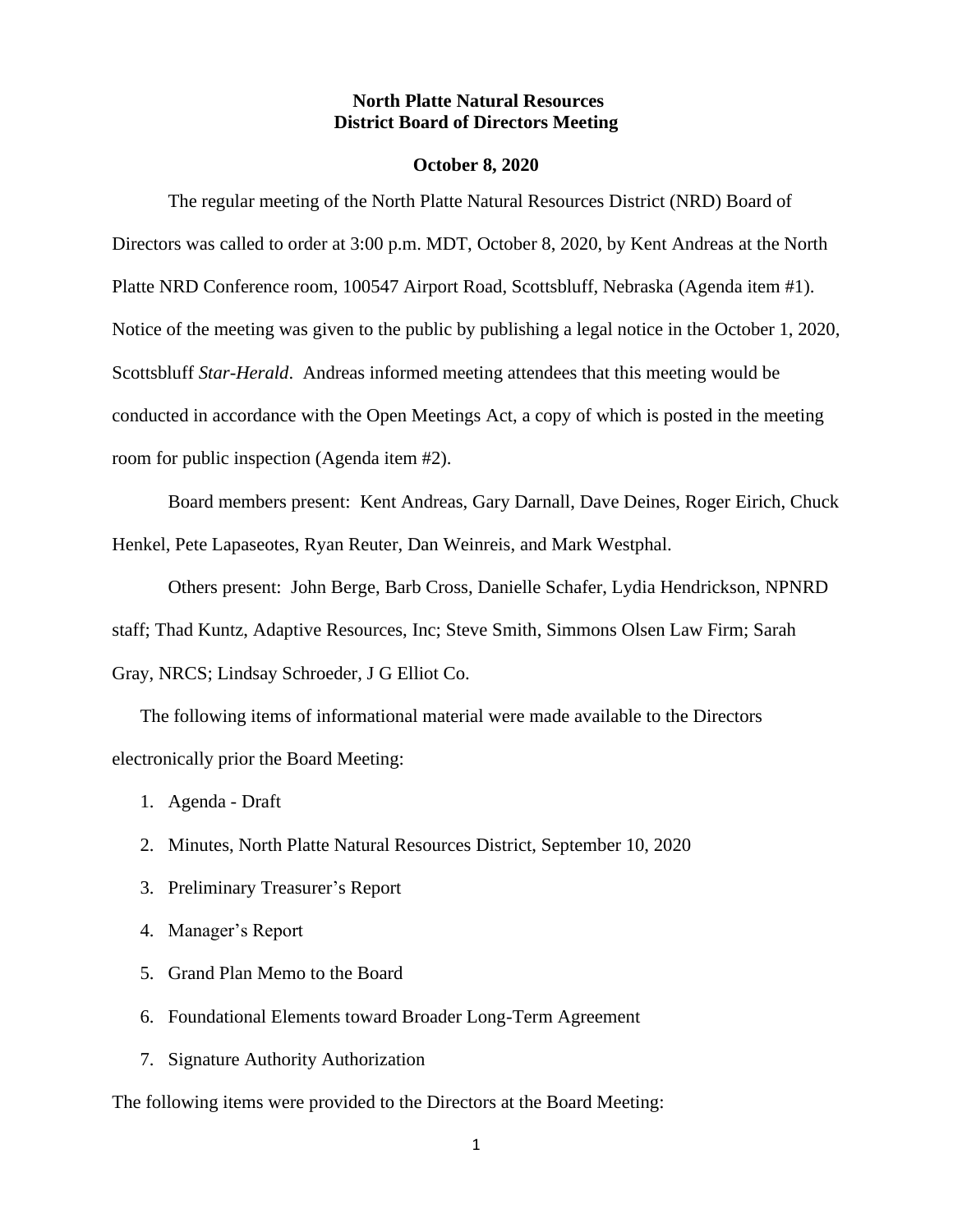- 1. Agenda Final
- 2. Minutes, North Platte Natural Resources District, District Board of Director's Meeting, September 10, 2020.
- 3. Treasurer's Report
- 4. Manager's Report
- 5. Grand Plan Memo to the Board
- 6. Foundational Elements toward Broader Long-Term Agreement
- 7. Signature Authority Authorization

## **3. Approval of Minutes of Previous Meeting**

The Board reviewed the minutes of the September 10, 2020, regular Board meeting.

*Moved by Eirich, seconded by Reuter, to approve the minutes of the September 10, 2020* 

# *regular Board meeting. Motion passed.*

Ayes: Andreas, Deines, Eirich, Henkel, Lapaseotes, Reuter, Westphal

Nay: none

Abstain: Darnall, Weinreis

Absent: none

# **4. Treasurer's Report and Accounts Payable**

Ryan Reuter reviewed the Treasurer's report with the Board. *Moved by Deines, seconded*

 *by Eirich, to accept the Treasurer's report and pay the bills as listed. Motion passed.*

Ayes: Andreas, Darnall, Deines, Eirich, Henkel, Lapaseotes, Reuter, Weinreis,

Westphal

Nay: none

Abstain: none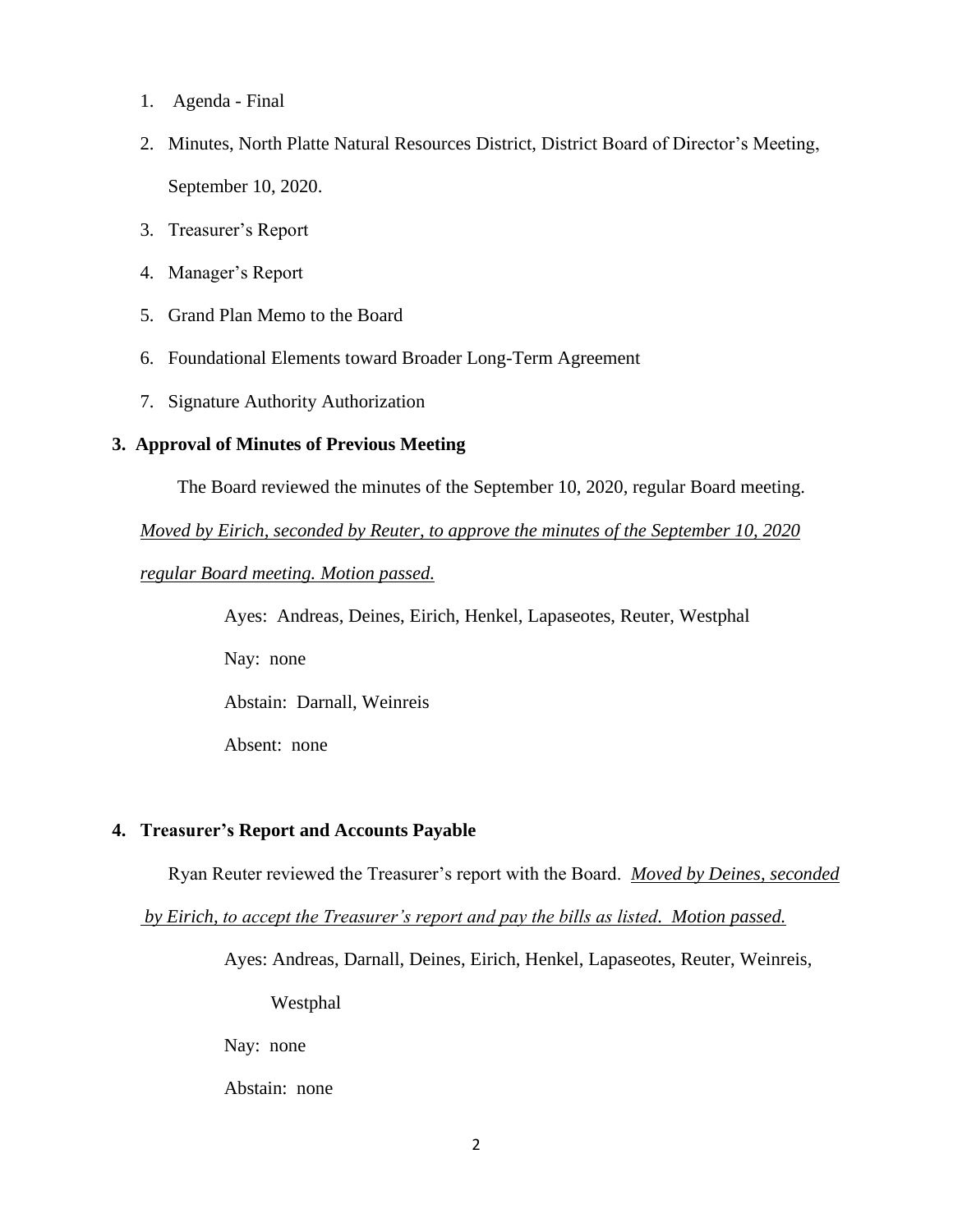Absent: none

### **5. Comments from the Public**

None

### **6. Manager's Report**

General Manager John Berge indicated that the report was submitted to members before the meeting. Berge asked the group if there were any questions and there were none.

## **7. Discussion with DNR Staff on the "Grand Plan"**

Jesse Bradley, Interim Director, and Jennifer Schellpeper, Water Planning Division Head of The Nebraska Department of Natural Resources (DNR), met via Zoom with the board to discuss the preliminary provisions of the "Grand Plan". The plan is designed to bring the basin back to a fully appropriated state. The plan includes all five NRD's in the basin, CNPPID, and NPPD. This NRD would be able to maintain the current level of attrition through the plan. Bradley thinks that this can be done under the current IMP budget. NPNRD would be responsible for maintaining the current allocations. The plan is still in draft form. After the zoom meeting, the board decided to have Berge and Steve Smith draft a letter about the boards concerns with the plan. They will discuss the pros and cons and put it in writing. The plan looks good for us as we will not have to change our allocations or anything else we are doing to meet our goals, but our concerns need to be addressed. This item will be on the agenda again in November. Berge and Smith will work on a draft letter and bring it back to the board.

### **8. Report from the Budget and Personnel Committee**

The Budget Committee met at 2:00 p.m. today to discuss the health insurance rates that this NRD is currently paying. Lindsay Schroeder from J G Elliot met with the group to go over a preliminary study to determine what kind of a savings we could realize from changing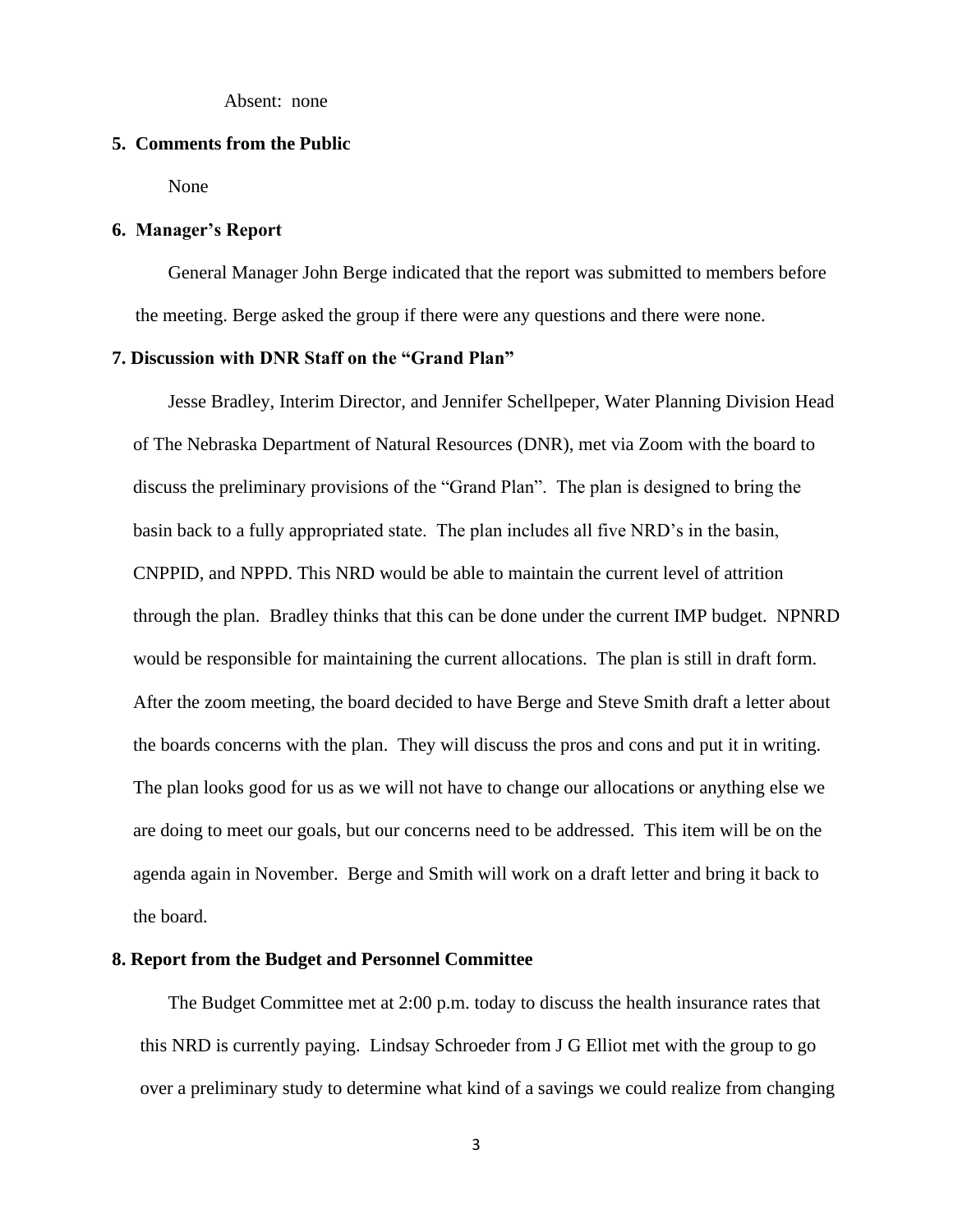health insurance companies. The Board asked Mrs. Schroeder to do a more in-depth study of NPNRD's actual employee health status to determine the exact premiums that would be charged per the different companies she has researched. She will get back to the Board with exact numbers.

### **9. Signature Authority at Banner Capital Bank and Meridian Trust Federal Credit Union**

In a memo**,** Berge asked the board to consider a recommendation to add two additional alternates for the signature cards at Banner Capital Bank: Mark Westphal, Board Member and Member of the Budget and Personnel Committee and Danielle Schafer, Office Manager. He also recommend that the following three employees and three board members be authorized to sign documents for accounts at Meridian Trust Federal Credit Union: John Berge, General Manager – Barbara S. Cross, Assistant Manager - Danielle Schafer, Office Manager – Ryan Reuter, Treasurer, Board of Directors – Chuck Henkel, Member, Board of Directors – Mark Westphal, Member, Board of Directors.

*Moved by Weinreis, seconded by Darnall, to approved signature authority as listed in the memo at the above banks.*

> Ayes: Andreas, Darnall, Deines, Eirich, Henkel, Lapaseotes, Reuter, Weinreis, Westphal Nay: none Abstain: none Absent: none

### **10. Flow Meter Update**

Berge indicated that the staff began reading flow meters on October  $1<sup>st</sup>$ . Of the 2300 meters that this district has, they have read 586 meters and completed 361 telemetry reads.